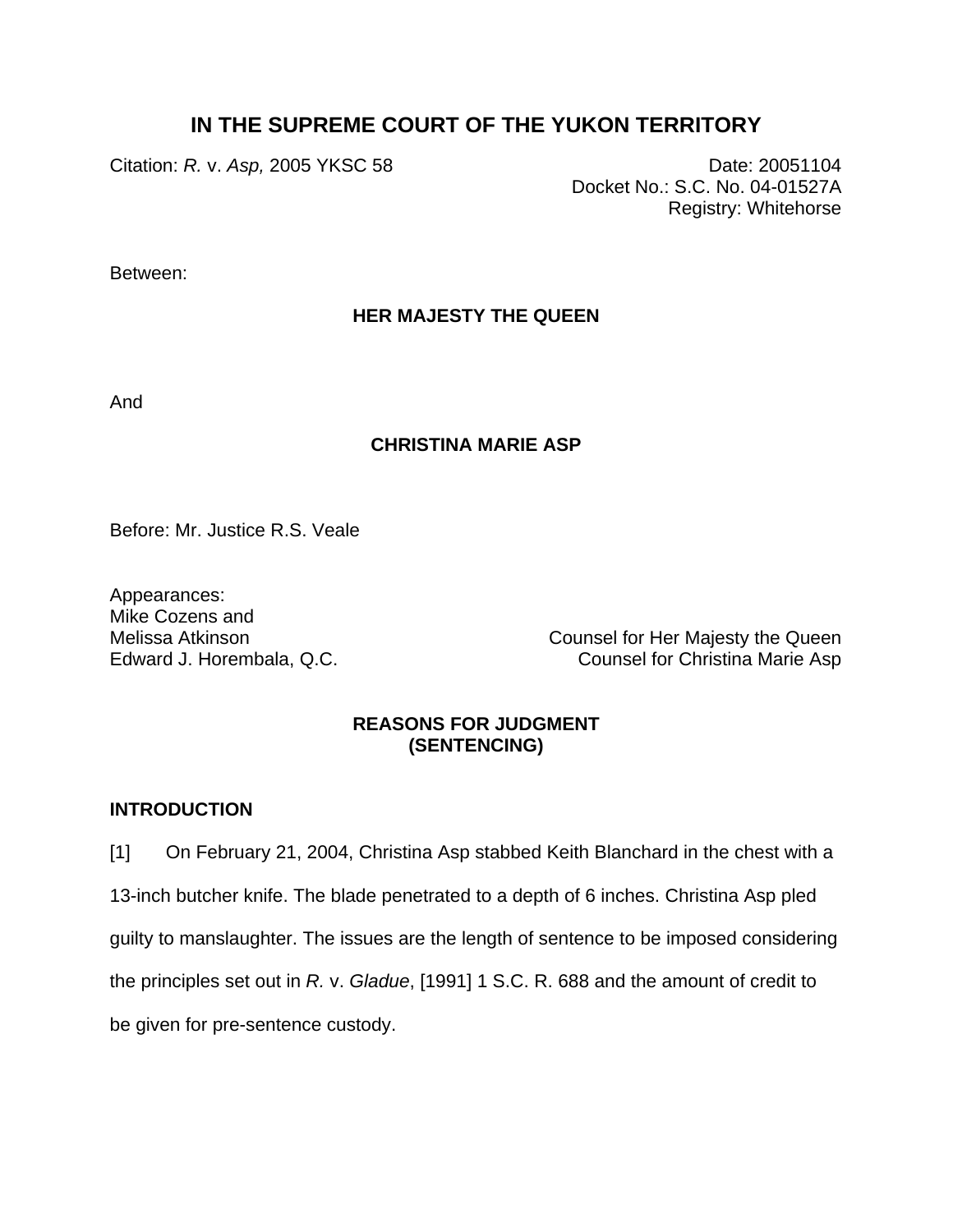### **FACTS**

[2] Crown and defence counsel filed an Agreed Statement of Facts. The following is a summary.

[3] Keith Blanchard and Christina Asp had an on-again/off-again relationship for approximately four years. The relationship was volatile and marked by excessive consumption of alcohol, arguments and verbal abuse to each other, often over issues related to jealousy. The Pre-Sentence Report indicates that the relationship covered a period of years from 1999 to 2004. Ms. Asp stated that they lived with Keith Blanchard's parents from 2000 to 2004. I find it to be a common-law relationship.

[4] In 2001, Keith Blanchard had been charged in relation to allegations of assaultive behaviour against Christina Asp. He was never convicted.

[5] There were also allegations in RCMP Occurrence Reports of assaultive behaviour by Christina Asp towards Keith Blanchard. She was never charged for an offence of violence against Keith Blanchard.

[6] The stabbing occurred on February 21, 2004, shortly before 9:41 p.m. at a residence in Pelly Crossing, Yukon.

[7] A number of people had been drinking alcohol at the residence during the day and evening.

[8] Christina Asp and Keith Blanchard had an argument in the late afternoon in one of the bedrooms. That evening, before 9:41 p.m. when the RCMP were called, Christina Asp was observed to be crying in one of the bedrooms. Keith Blanchard was standing beside the wood stove in the central area of the residence. A further verbal altercation took place between Keith Blanchard and Christina Asp. It ended by Christina Asp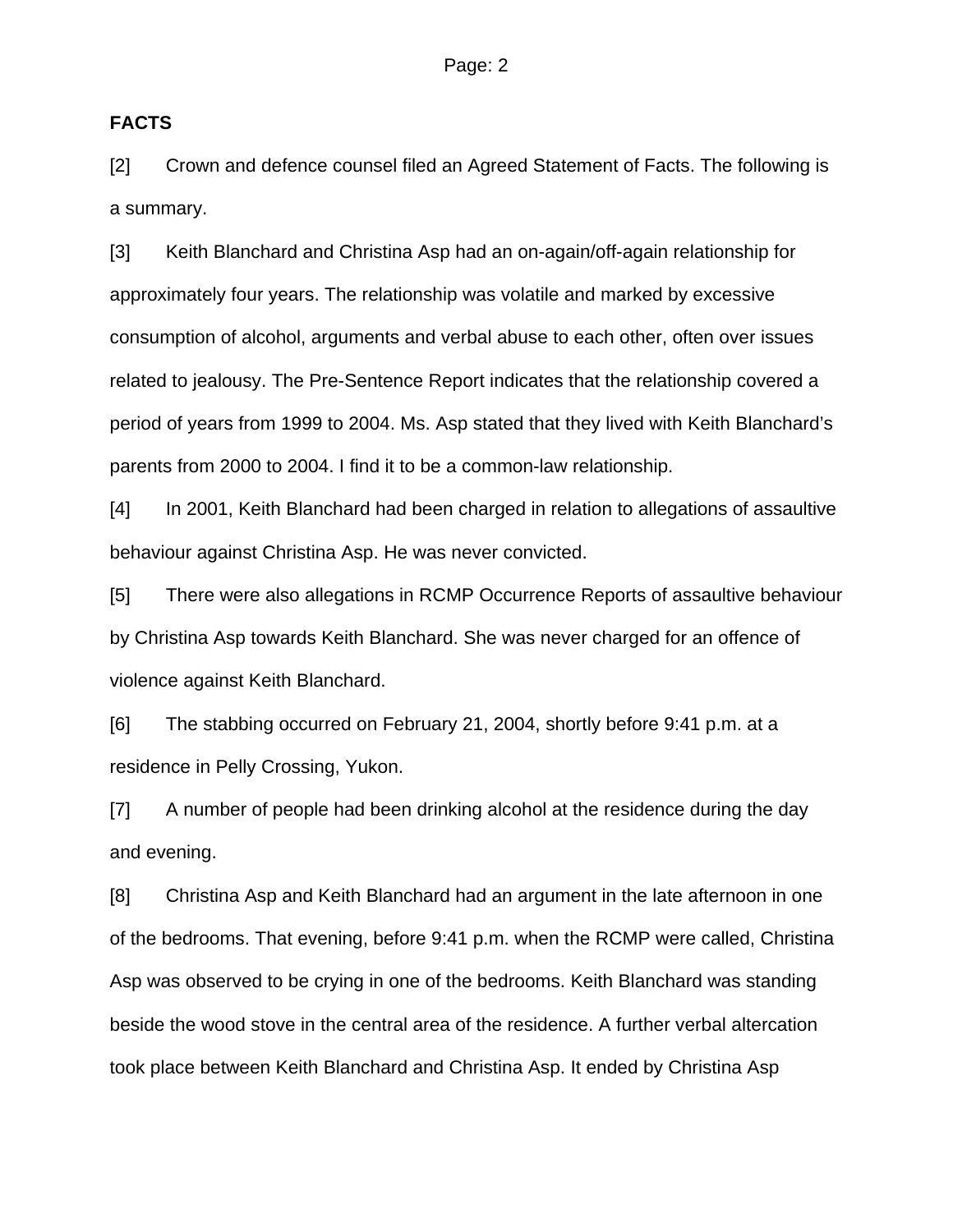grabbing a 13-inch butcher knife and stabbing Keith Blanchard in the chest to a depth of 6 inches. Following that, Christina Asp ran back to the bedroom. A short time later, she asked for an ambulance to be called. She also applied pressure to the chest wound and said "Hold on Keith, I still love you. I'm sorry."

[9] When the RCMP arrived at 9:46 p.m., Keith Blanchard was still alive. He died in the ambulance at 12:55 a.m. on the way to the hospital in Mayo.

[10] The blood alcohol level of Christina Asp at the time of the stabbing was between 215 mg % and 230 mg %. Keith Blanchard had a blood alcohol level of 281 mg % at the time of his death.

[11] It was agreed by counsel that the guilty plea to manslaughter was early as opposed to last minute.

### **CIRCUMSTANCES OF CHRISTINA ASP**

[12] A very comprehensive Pre-Sentence Report was prepared by the Probation Officer.

[13] Christina Asp is a twenty-seven-year-old First Nation woman. She had a fairly normal upbringing by her mother and adoptive father until the age of twelve. However, there were traumatic instances of sexual abuse during her childhood by older male relatives and friends of the family.

[14] Her life changed dramatically at the age twelve, when she learned that her adoptive father was not her natural father. She started running away and living a street life of panhandling and stealing. She began to hang around teenagers from troubled homes who had no rules. She abused drugs and exchanged sex for drugs, alcohol, food and shelter. She was living in a common-law relationship by age fifteen. She had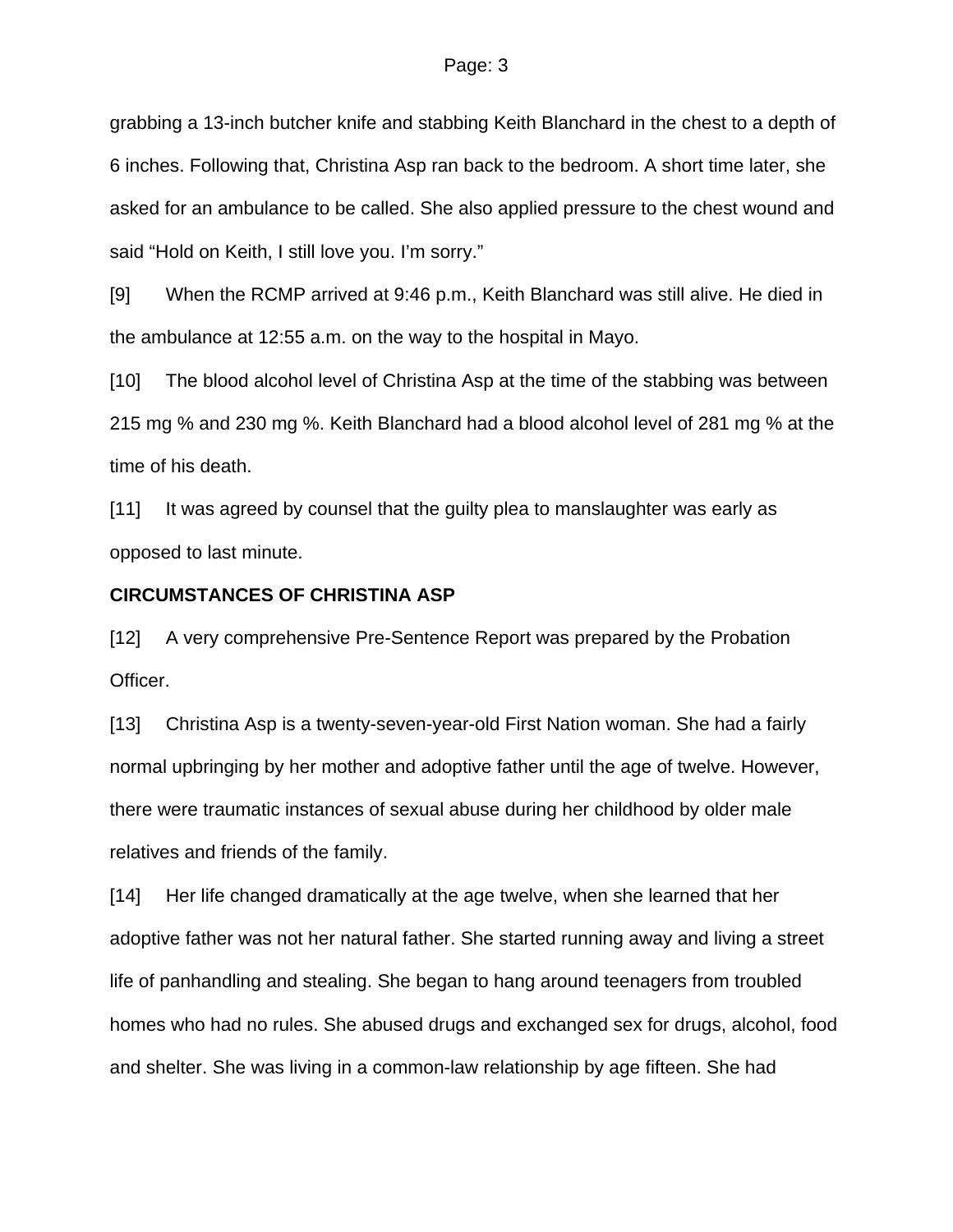suicidal tendencies and was bulimic. She had a lifestyle where she always had a boyfriend and "sugar daddies" on the side to support her. She continues to be suicidal from time to time.

[15] Christina has been cooperative in the preparation of the Pre-Sentence Report. She has shown genuine remorse and cries when she talks about Keith Blanchard. She wrote a very apologetic letter to his mother, sisters and brother asking for, but not expecting, their forgiveness. It was read aloud in court by her counsel, as she was too emotional to read it. She also sent a letter of apology to Keith Blanchard's mother on March 31, 2004, shortly after the killing. At the same time, she realizes that she needs help to rehabilitate herself and that a federal penitentiary sentence may provide the programs she needs. Her Probation Officer gave her information about the federal programs for women offenders.

[16] The Probation Officer recommends a penitentiary term of imprisonment as the federal system has the programming to help her change what has become a very entrenched destructive lifestyle.

[17] Christina Asp has been convicted of only one adult offence for assault in 1998. She received a suspended sentence and probation of six months. Her LSI-R risk assessment places her in the moderate category.

#### **VICTIM IMPACT STATEMENTS**

[18] A number of victim impact statements were filed by Keith Blanchard's mother, sisters and extended family. The statements of Keith Blanchard's immediate family were read out in court. They expressed the hurt that his mother, sisters and brother have felt.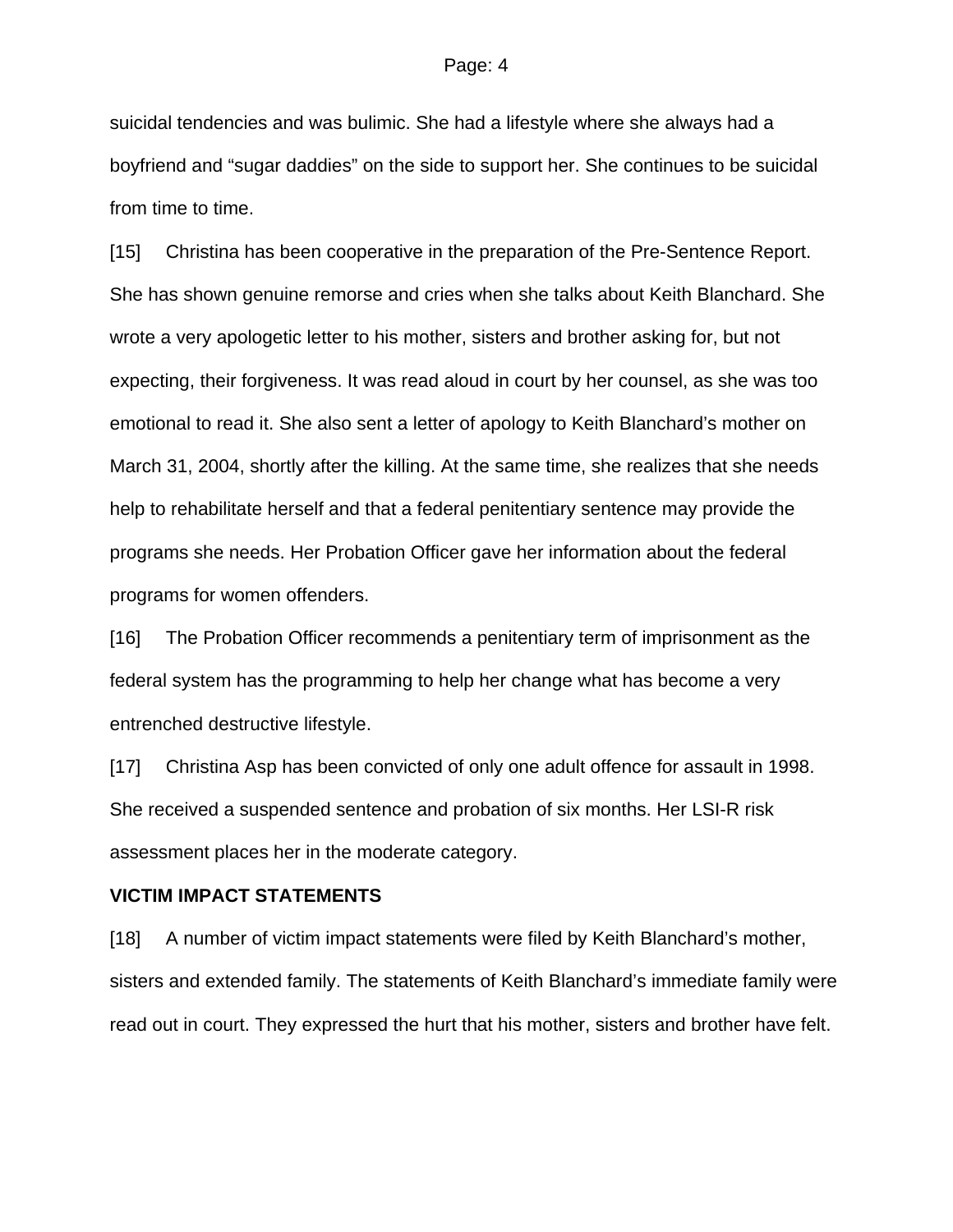[19] In particular, his mother Caroline told us about the eldest son she misses so

much in these words:

"I miss his jokes, his laughter, humour and the love and care he showed to his family and relatives. He especially loved his nephews, he loved kids. He was easy to talk to and always listened to what people say. He just knew how to make people laugh and feel comfortable. He got along with everyone he met, even if he didn't know them. He would not hesitate to help people out even if not asked."

## **THE LAW OF SENTENCING**

[20] The fundamental purpose of sentencing is to achieve one or more of the objectives of denunciation of the unlawful conduct, deterrence of offenders and others, separation of offenders where necessary, rehabilitation of offenders, making reparation for the harm done to the community and the promotion of a sense of responsibility in offenders.

[21] Sentences are increased or decreased to take into account aggravating and mitigating circumstances.

[22] The Parliament of Canada has directed judges to take into consideration all available sanctions other than imprisonment that are reasonable in the circumstances, with particular attention to the circumstances of aboriginal offenders.

[23] It was not suggested by counsel and I do not find that a conditional sentence to be served in the community is appropriate. It would not be consistent with the principles of denunciation of the crime and deterrence to the offender and others.

[24] However, the principles set out in *R.* v. *Gladue*, as summarized in paragraph 93 of that decision, must still be considered. *R.* v. *Gladue*, as it interprets section 718.2 (e) of the *Criminal Code*, requires judges to undertake the sentencing of aboriginal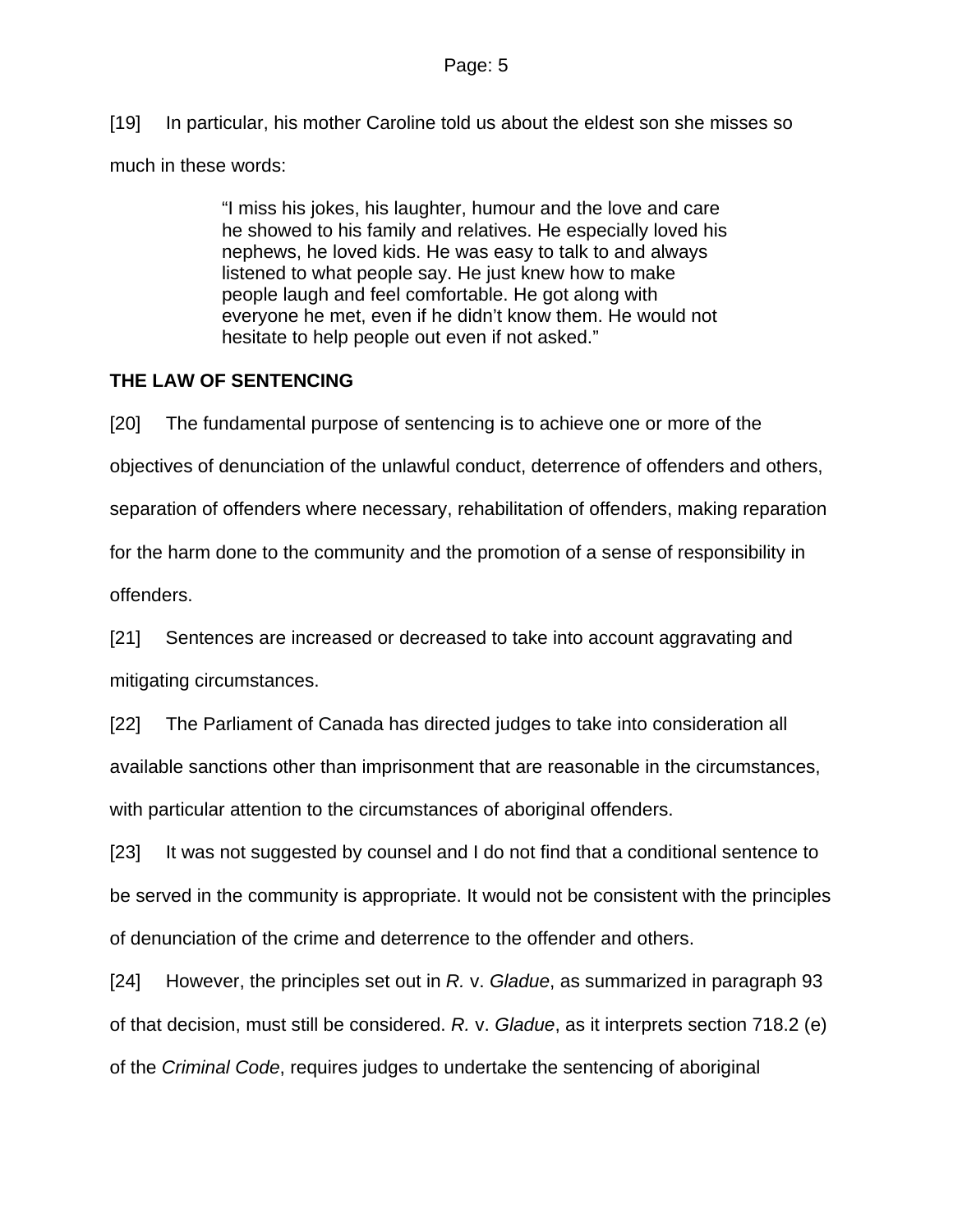offenders individually but also differently because the circumstances of aboriginal people

are unique. The Pre-Sentence Report in this case has provided this information for

Christina Asp.

[25] Even where there is no alternative to incarceration, the length of the term must be

carefully considered. Although a jail sentence for an aboriginal person may be less than

for a non-aboriginal offender, the *Gladue* case stated at paragraph 93 (13):

"It is unreasonable to assume that aboriginal peoples do not believe in the importance of traditional sentencing goals such as deterrence, denunciation, and separation, where warranted. In this context, generally, the more serious and violent the crime, the more likely it will be as a practical matter that the terms of imprisonment will be the same for similar offences and offenders, whether the offender is aboriginal or non-aboriginal."

[26] A conviction for First Degree Murder, which is planned and deliberate, is distinguished from a conviction for Second Degree Murder, which is a homicide with the intent to kill a person. Both require a life sentence. The only sentencing difference between the two is the length of time the convicted person is incarcerated before being eligible for parole.

[27] In a manslaughter conviction, the offender has caused the death of a person but without the intention to kill the person. Depending upon the circumstances and differing degrees of moral culpability, sentences for manslaughter can range from a suspended sentence to life imprisonment.

[28] As set out in *R.* v. *K.K.L.*, [1995] A.J. No. 434, the unlawful act must be considered both objectively and subjectively in determining whether it would subject the victim to a life-threatening injury. At paragraph 23, Fraser C.J.A. of the Alberta Court of Appeal listed other considerations: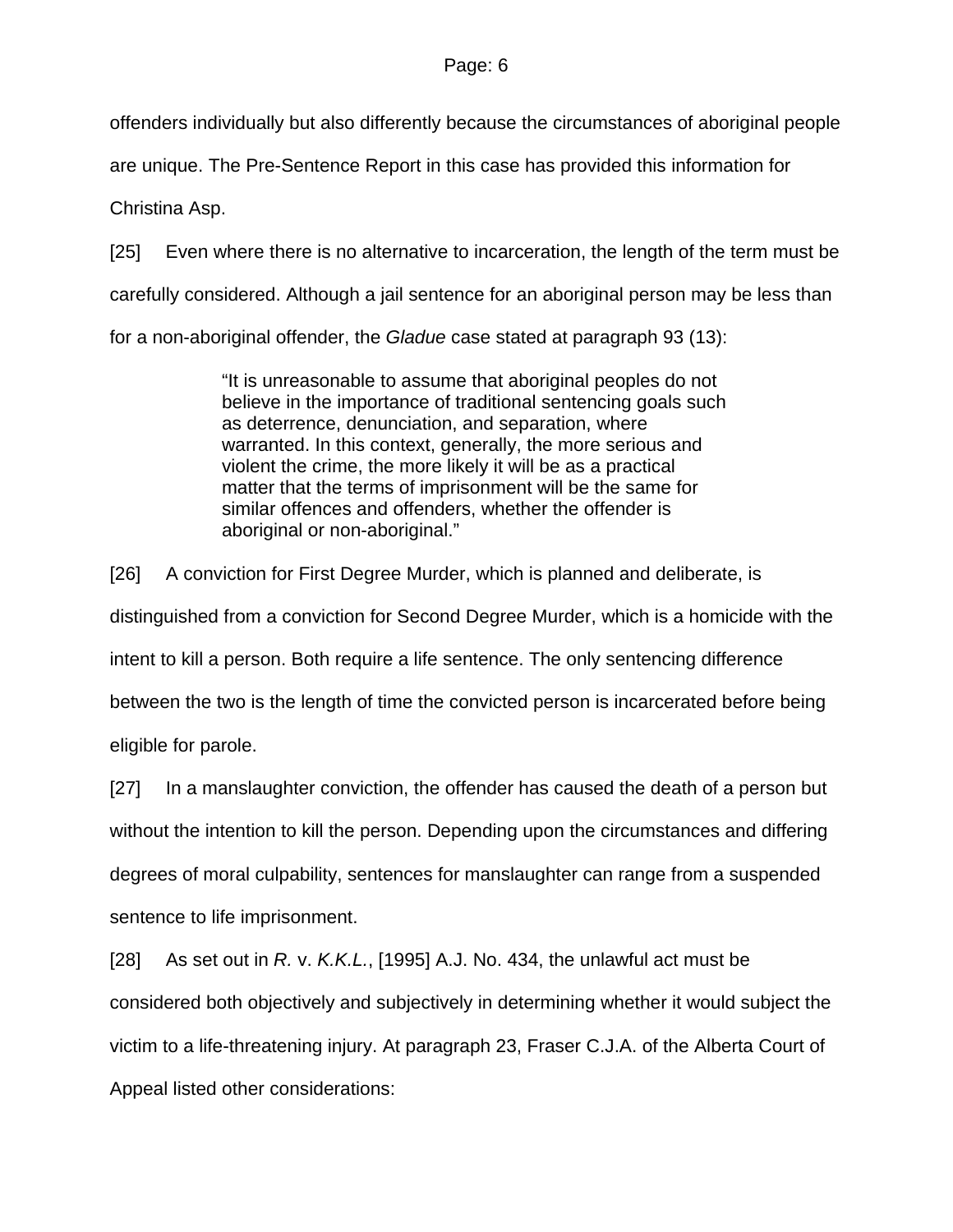"These include the choice of weapon used to effect the unlawful act, the degree of force the offender used in perpetrating the act, the extent of the victim's injuries, the degree of violence or brutality, the existence of any additional gratuitous violence, the degree of deliberation involved in the act, the extent to which the act reflected forethought of action or planning, the complexity of the act, what, if anything, provoked the act, the time taken to perpetrate the act and the element of chance involved in the resulting death."

[29] In the case of Christina Asp, the Crown has submitted that a range of six years is appropriate. The defence submits four years is appropriate. The pre-sentence custody of Christina Asp must then be credited to determine the actual sentence I will impose.

## **THE SENTENCE**

## **Pre-Sentence Custody**

[30] Pre-sentence custody is not intended to be punishment but it will be deemed to be part of the offender's sentence following conviction. In *R.* v. *Wust*, 2000 SCC 18, the Supreme Court of Canada stated that there was no mechanical formula for crediting presentence custody.

[31] Counsel agree that the credit would be 1.5 to 1 if it were solely to reflect the fact that pre-sentence custody does not receive the statutory remission contained in the *Corrections and Conditional Release Act*, 1992 c. 20.

[32] The ratio of more or less than 2 for 1 is applied where there is some harshness in the pre-sentence custody. It may arise from the physical conditions or the absence of rehabilitative programs. The use of lock-down time or the requirement of administrative segregation may also be considered. Where the segregation is requested by the inmate or for the protection of the inmate, there may be no additional credit to the basic 1.5 to 1 ratio. Where segregation is required because the inmate has a high security rating or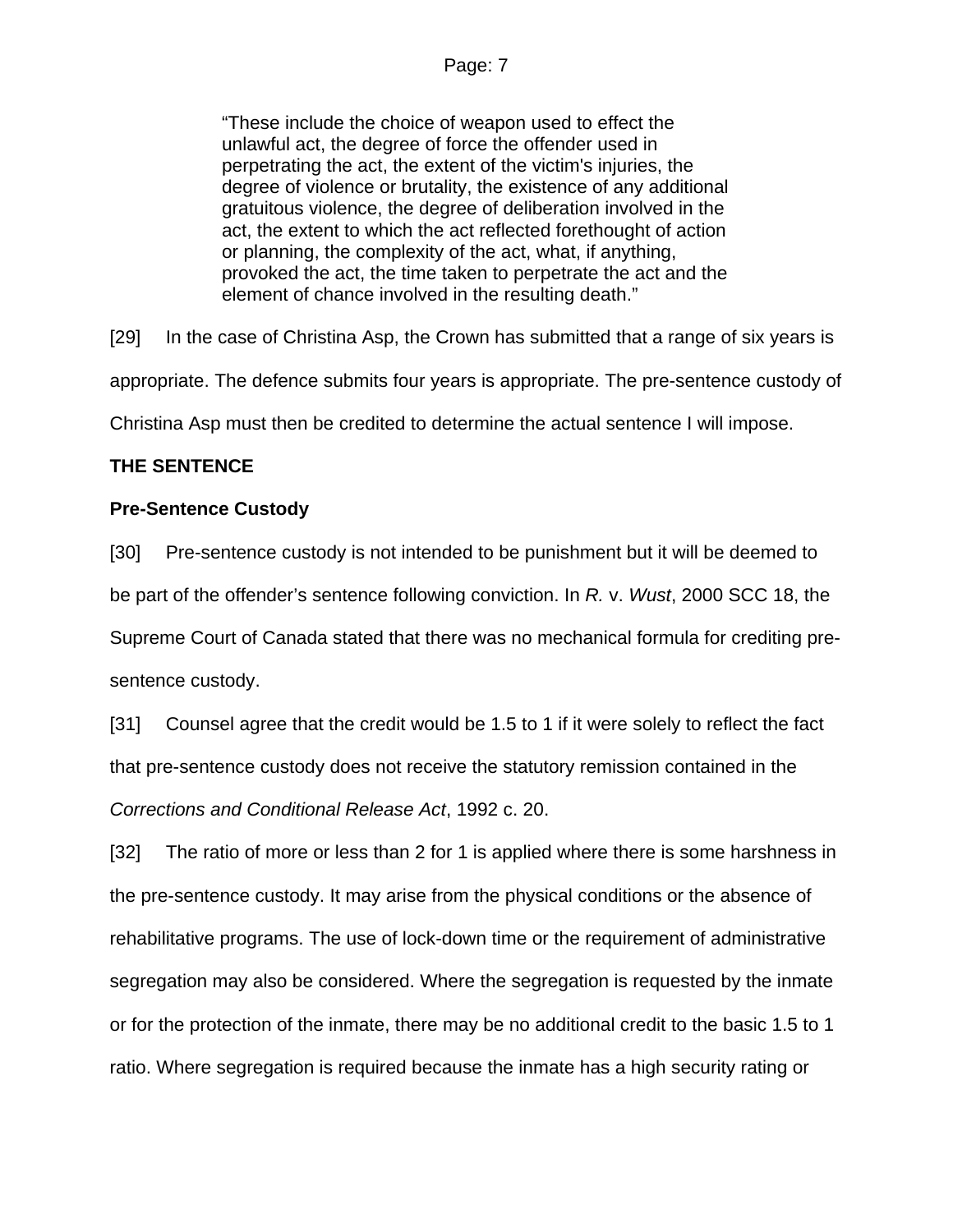because of the conduct of the inmate, there may be no additional credit. Each case must be considered on its own particular circumstances.

[33] Generally speaking, there is no differential treatment of remand prisoners who are waiting for their trial and those serving a sentence. All programs are available to remand prisoners with some exceptions primarily applicable to female inmates. For example, female inmates cannot work in the kitchen or laundry, as there are generally an insufficient number of female inmates to provide the service without involving male inmates. Female inmates are not allowed to attend the Narcotics/Alcohol Anonymous programs, which was a decision of the volunteers who provide the program. However, there is a female counsellor, albeit on a contract basis. Female inmates receive daily fresh air and exercise in the gym. Although female inmates are not locked down, they are not moved about on a daily basis as much as male inmates, because of their small numbers. Movement within the Whitehorse Correctional Centre is stopped for females when males are moved and vice-versa. Male and female inmates are separated for the safety of the women and to avoid inappropriate conduct between male and female inmates. There is no evidence that the dormitory for female inmates is harsher than the dormitory for male inmates.

[34] Remand prisoners are not eligible for unescorted temporary absences and they may not be able to participate in programs that are offered to sentenced inmates outside the Whitehorse Correctional Centre.

[35] The segregation units are used for several purposes. Segregation unit 1 is the most punitive with only a bed and a toilet. It is used for punishment and security. Segregation unit 2 is more comfortable than unit 1 as it has its own washroom facilities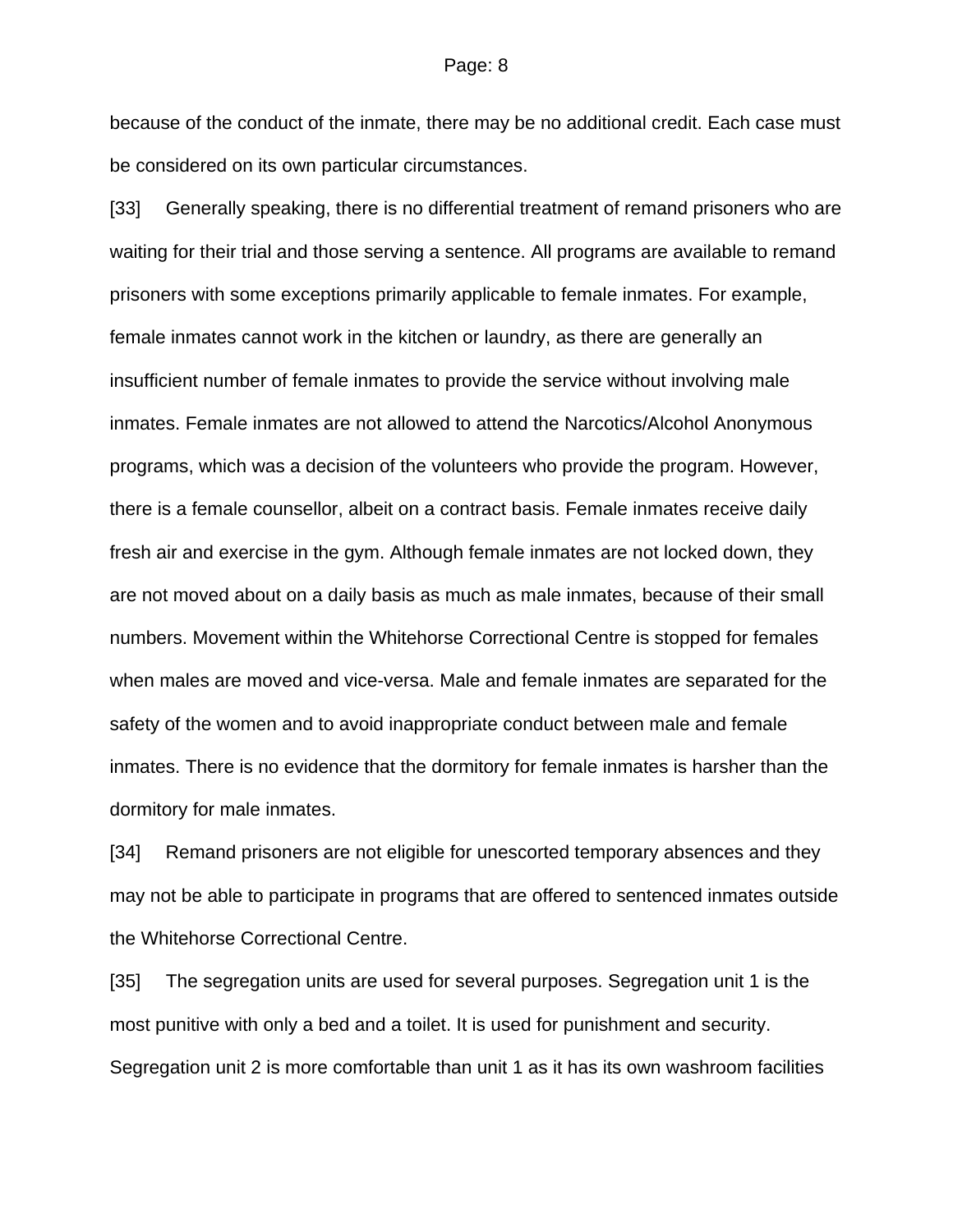and television. It tends to be used for protective and incompatibility purposes. Segregation unit 3 and the medical dorm have washroom facilities, television and are generally more comfortable than units 1 and 2. The medical dorm, when it is not in use for medical purposes, may be used for protective and incompatibility purposes.

### **The Pre-Sentence Custody of Christina Asp**

[36] The pre-sentence custody of Christina Asp is 417 days. She was charged on February 22, 2004, and held in the Whitehorse Correctional Centre until June 16, 2004, when she was released to the Yukon Adult Resource Centre. On June 30, 2004, she was given permission to move into her own apartment. She remained there until she was arrested for intoxication and returned to the Whitehorse Correctional Centre on September 24, 2004.

[37] She was released again on February 23, 2005, until June 10 when she was intoxicated and returned to the Whitehorse Correctional Centre until this sentencing. [38] For most of her time at the Whitehorse Correctional Centre, she has been in the women's dorm except for brief periods in the medical dorm or in segregation unit 3. [39] Christina Asp attended the school program and worked at the Resource Centre after hours. She took the Violence Prevention program and the Substance Management program. She was also employed as the librarian/resource cleaner. She was denied the tanning course as it was delivered outside the Whitehorse Correctional Centre. Some programs simply were not available at the times she was in custody. She agreed with the Probation Officer that she was treated the same as a female inmate sentenced at the Whitehorse Correctional Centre.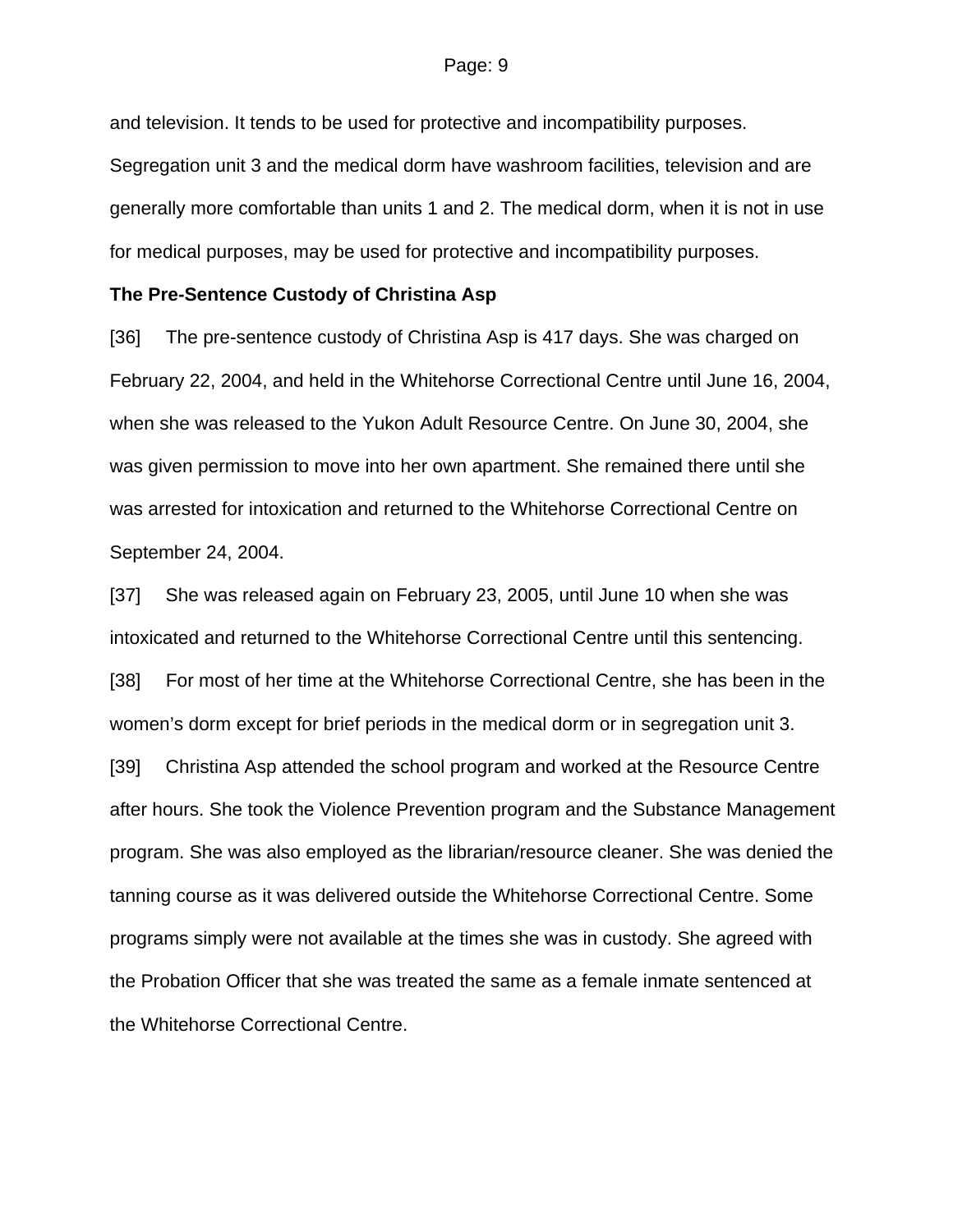[40] Christina Asp has had access to programming and employment. She has had a minimal amount of segregation at her request or because of suicide watch.

[41] I find the appropriate credit for pre-sentence custody should be a ratio of 1.7 to 1 primarily because Ms. Asp was not able to receive the Narcotics/Alcohol Anonymous program, a most vital support program for her circumstances. This results in a credit of 709 days which I will treat as 24 months for ease of calculation.

### **The Length of Sentence**

[42] As stated earlier, the range of manslaughter sentences is from a suspended sentence to life imprisonment. Such a wide range of sentences results from the wide and differing circumstances that are presented.

[43] In *R.* v. *Klassen*, [1997] Y.J. No. 4 (S.C.) and on appeal [1997] Y.J. No. 37, seven years was found to be a fit and proper sentence in a case of spousal homicide. In that case, the offender strangled his spouse in her bed. He was convicted of manslaughter by a jury which indicates that he did not have an intent to kill as the result of a "deep and blind rage". There were no drugs or alcohol involved. There was no evidence of prior violence. The offender attempted to plead guilty to manslaughter. He also showed "deep remorse".

[44] The mitigating circumstances for Christina Asp are:

- 1. she was immediately remorseful and tried to assist the victim;
- 2. she has been genuinely remorseful since Keith Blanchard's death as evidenced by two apology letters, the latter being read in court;
- 3. she has taken some responsibility both for the unlawful act and her own rehabilitation.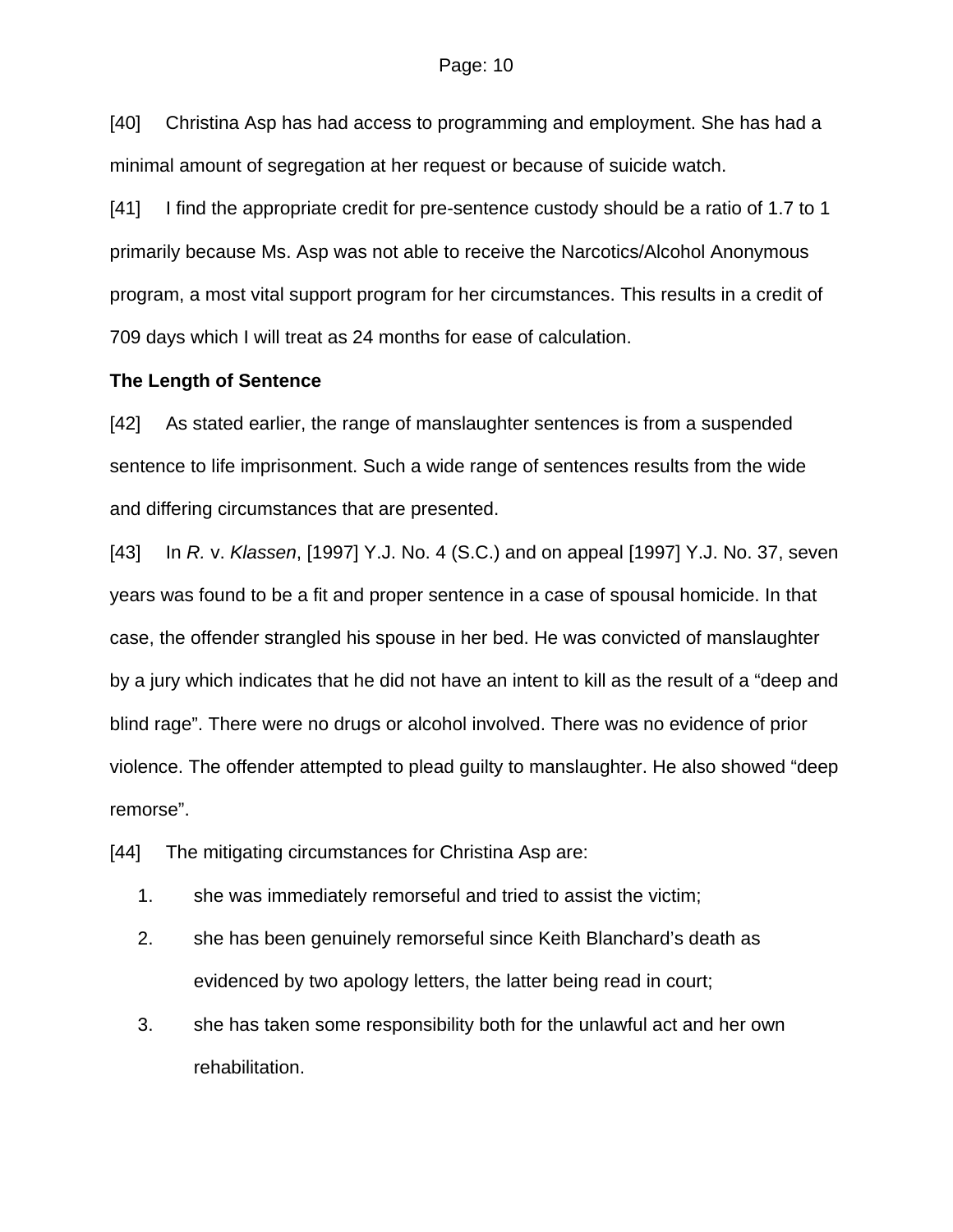[45] The aggravating circumstances of Christina Asp's offence are:

- 1. she used a 13-inch butcher knife to stab Mr. Blanchard;
- 2. it took a significant degree of force to thrust the butcher knife six inches into his body;
- 3. the *Criminal Code* deems an offence against a common-law partner to be an aggravating circumstance.

[46] The Crown submitted that the intoxication of Christina Asp must be treated on balance as neither aggravating nor mitigating. In my view, Ms. Asp's intoxication level has an aggravating aspect to the extent that the killing may not have occurred had she not been so intoxicated. Needless to say, in the Yukon, intoxication and crime go hand in hand. Intoxication is a two-edged sword. On the one hand, it reduces the capacity to intend certain consequences which in this case has resulted in a manslaughter conviction rather than a murder conviction. But at the same time, it decreases the level of inhibition and results in intoxicated people committing senseless violent acts which, in this case, deprived Keith Blanchard of his life. On balance, I find the level of intoxication of Ms. Asp to be an aggravating circumstance in this sentencing context.

[47] Domestic violence is a serious problem in Yukon society and should be denounced in clear and unequivocal terms. Were it not for the particular circumstances of Christina Asp and the mitigating circumstances, I would consider that deterrence and denunciation would require a sentence of seven to eight years in the federal penitentiary.

[48] However, in this case there is evidence of prior assaultive behaviour on the part of both spouses towards each other. This fact means that the violence in this